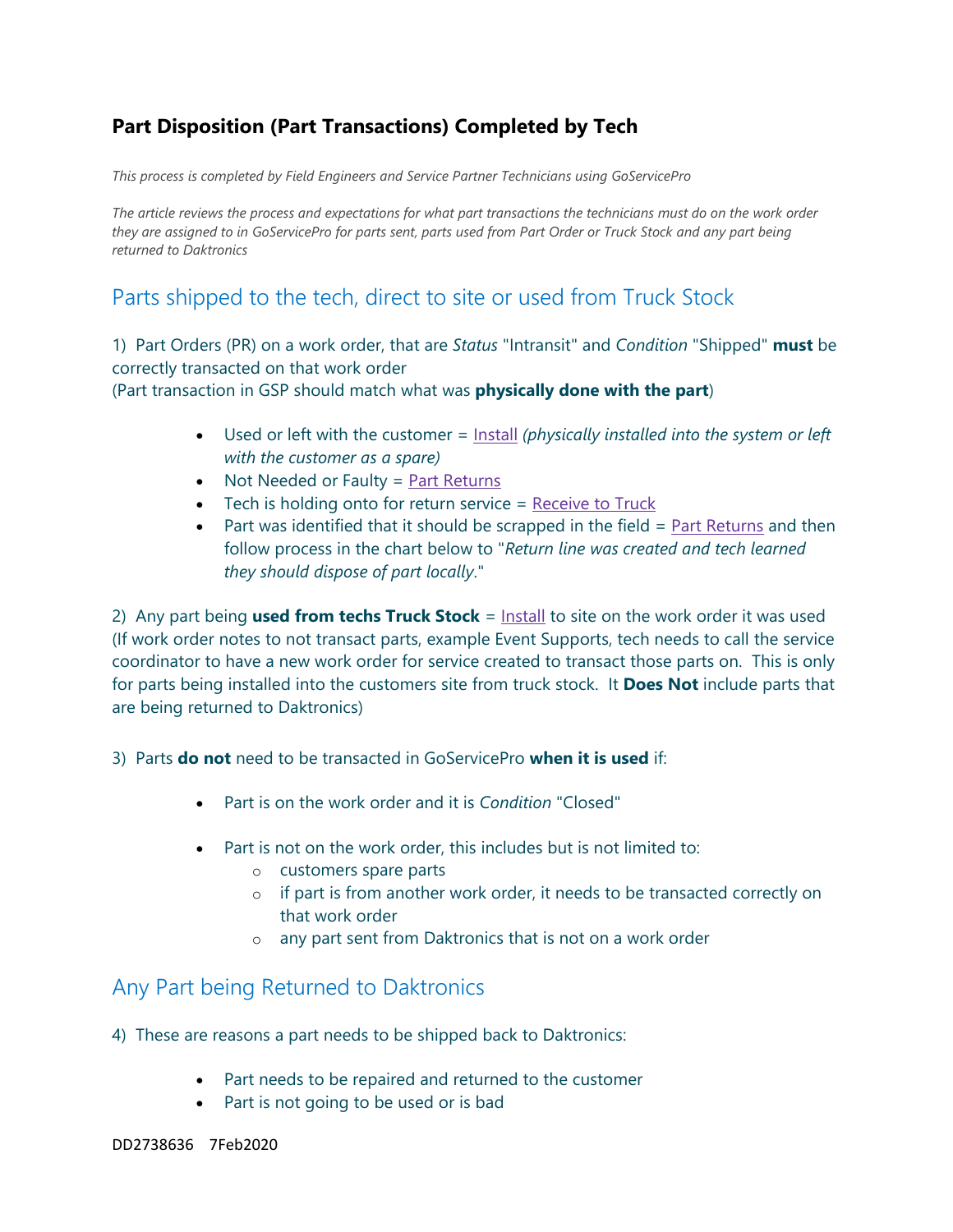- Part removed was replaced with an "Exchange", exchange is identified by:
	- o PR Type Adv Ex Out
	- o Part used from Truck Stock that has a part# EX-xx-xxxx-xxxx
- Part is currently in Truck Stock and it is not going to be used or is bad

5) **EVERY** part being shipped back to Daktronics must have a **Part Return line** (*example FAxxxxxx-x*) created in GSP and that number **MUST** be on the completed **toe tag** and **shipping label**

(This includes ALL types of work; Installations, Event Support, Reworks, Reactive Service, Planned Service)

How to create Part Return lines:

- $\circ$  Parts shipped from Daktronics not on that work order = [Remove](http://www.daktronics.com/FieldServicePortalDocuments/GoServicePro%20-%20Remove%20a%20Part.pdf)
- o Any part in the customers possession that was not shipped on that work order = [Remove](http://www.daktronics.com/FieldServicePortalDocuments/GoServicePro%20-%20Remove%20a%20Part.pdf)
- $\circ$  Any part shipped on that work order that is Not Needed or Faulty = Part **[Returns](http://www.daktronics.com/FieldServicePortalDocuments/GoServicePro%20-%20Return%20Unused%20Parts.pdf)**
- o Any part being returned from Truck Stock = [Part Returns](http://www.daktronics.com/FieldServicePortalDocuments/GoServicePro%20-%20Return%20Unused%20Parts.pdf)
- o If the tech has 15 or more serialized parts to return, they may call a service coordinator to set-up a return line (example PRxxxxxx-x)

### If the tech has questions or is having problems transacting parts

6) Do not physically ship the parts without a return line created, referenced on the Toe Tag and referenced on the Shipping label. Do not close the work order until return lines are created

• **Call Dispatch** using the Field Service Support line at 605-697-4907, option 2

*The table below references specific examples for what transaction needs to be completed in GoServicePro based on where the part came from, part request type and Disposition (what did I do with the part):*

| Where did the part come from?        | <b>PR</b><br>Type<br>(If PR<br>is on<br>lthe<br>work<br>order) | <b>PR</b><br><b>Status</b><br>l (If PR is<br>on the<br>work<br>order) | <b>PR</b><br>(If PR is<br>on the<br>work<br>order) | <b>Disposition</b><br>Condition   (What did I<br>physically do with<br>the part) | Part<br>Transaction to make in<br>(What do I<br>need to do<br>in GSP) | <b>Selections</b><br><b>GSP</b> when<br>doing the<br>transaction | Reminders                                                                                                                                                                                       |
|--------------------------------------|----------------------------------------------------------------|-----------------------------------------------------------------------|----------------------------------------------------|----------------------------------------------------------------------------------|-----------------------------------------------------------------------|------------------------------------------------------------------|-------------------------------------------------------------------------------------------------------------------------------------------------------------------------------------------------|
| Part Order that is on the work order | Sale                                                           | Intransit Shipped                                                     |                                                    | Used the part to<br>fix customers system<br>or                                   | Install                                                               | Use Part<br>Order                                                | If it is determined necessary<br>From: Parts to leave this part at site for<br>return service that is being<br>set-up, complete<br>the Install, have notes added<br>to the new work order being |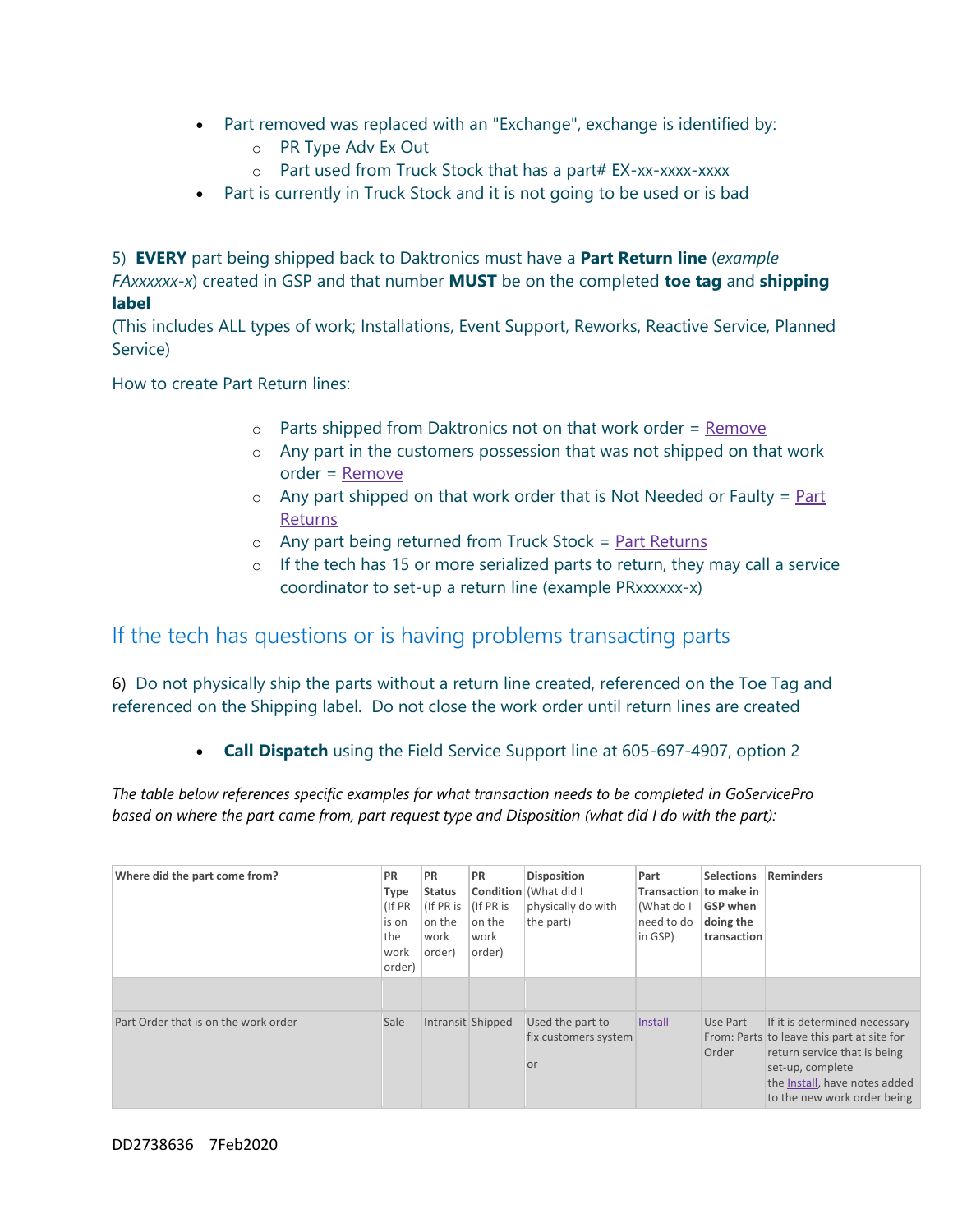|                                            |                          |     | Left it with the<br>customer as a spare<br>or<br>Determined return<br>service was needed<br>and it was necessary<br>to leave the part at<br>site |                                   |                        | set-up with what parts were<br>left with the customer. If<br>those parts are not used on<br>the return service, tech will<br>need to Remove and ship to<br><b>Daktronics</b>                                                                                                                                                                                                               |
|--------------------------------------------|--------------------------|-----|--------------------------------------------------------------------------------------------------------------------------------------------------|-----------------------------------|------------------------|--------------------------------------------------------------------------------------------------------------------------------------------------------------------------------------------------------------------------------------------------------------------------------------------------------------------------------------------------------------------------------------------|
| Out                                        | Adv EX Intransit Shipped |     | Used the part to<br>fix customers system                                                                                                         | Install                           | Use Part<br>Order      | This is an "Exchange"<br>From: Parts part, Daktronics is expecting<br>to receive a failed part<br>back. Complete<br>a Remove for the failed part,<br>reference the FA# on the toe<br>tag and shipping label and<br>ship it back to Daktronics.                                                                                                                                             |
| Out                                        | Adv EX Intransit Shipped |     | Left part with the<br>customer for return<br>service                                                                                             | Install                           | Use Part<br>Order      | If it is determined necessary<br>From: Parts to leave a part at site for<br>return service that is being<br>set-up, complete<br>the Install, have notes added<br>to the new work order being<br>set-up with what parts were<br>left with the customer. If<br>those parts are not used on<br>the return service, tech will<br>need to Remove and ship to<br><b>Daktronics</b>               |
| Sale<br>or<br>Adv EX<br>Out                | Intransit Shipped        |     | Part was not used or<br>faulty and needs to<br>be shipped back to<br><b>Daktronics</b>                                                           | Part<br><b>Returns</b>            | n/a                    | Reference the return FA# on<br>the toe tag and on the<br>shipping label. Add notes if<br>the part is good, faulty, if<br>faulty what the problem is                                                                                                                                                                                                                                        |
| Sale<br>or<br>Adv EX<br>Out                | Intransit Shipped        |     | Need to hold onto<br>part for return<br>service that I have<br>informed Daktronics<br>is needed and is<br>being scheduled                        | <b>Receive to</b><br><b>Truck</b> | Receive to<br>Good Bin | This is the preferred thing to<br>do if return service is<br>needed. Tech should Receive<br>to Truck and keep the parts<br>in their possession. Have<br>notes added to the new work<br>order being set-up with what<br>parts the tech is holding<br>onto. If those parts are not<br>used on the return service,<br>tech will need to do a Part<br>Returns and ship to<br><b>Daktronics</b> |
| Sale,<br>Adv Ex<br>Out or<br><b>RR Out</b> | n/a                      | n/a | Getting an error<br>transacting part or<br>need help<br>transacting part                                                                         | Call<br>Dispatch                  | n/a                    | Call Dispatch                                                                                                                                                                                                                                                                                                                                                                              |
| Sale,<br>Adv Ex<br>Out or<br><b>RR Out</b> | Intransit Shipped        |     | Did Not receive part                                                                                                                             | Call<br>Dispatch                  | n/a                    | Call Dispatch                                                                                                                                                                                                                                                                                                                                                                              |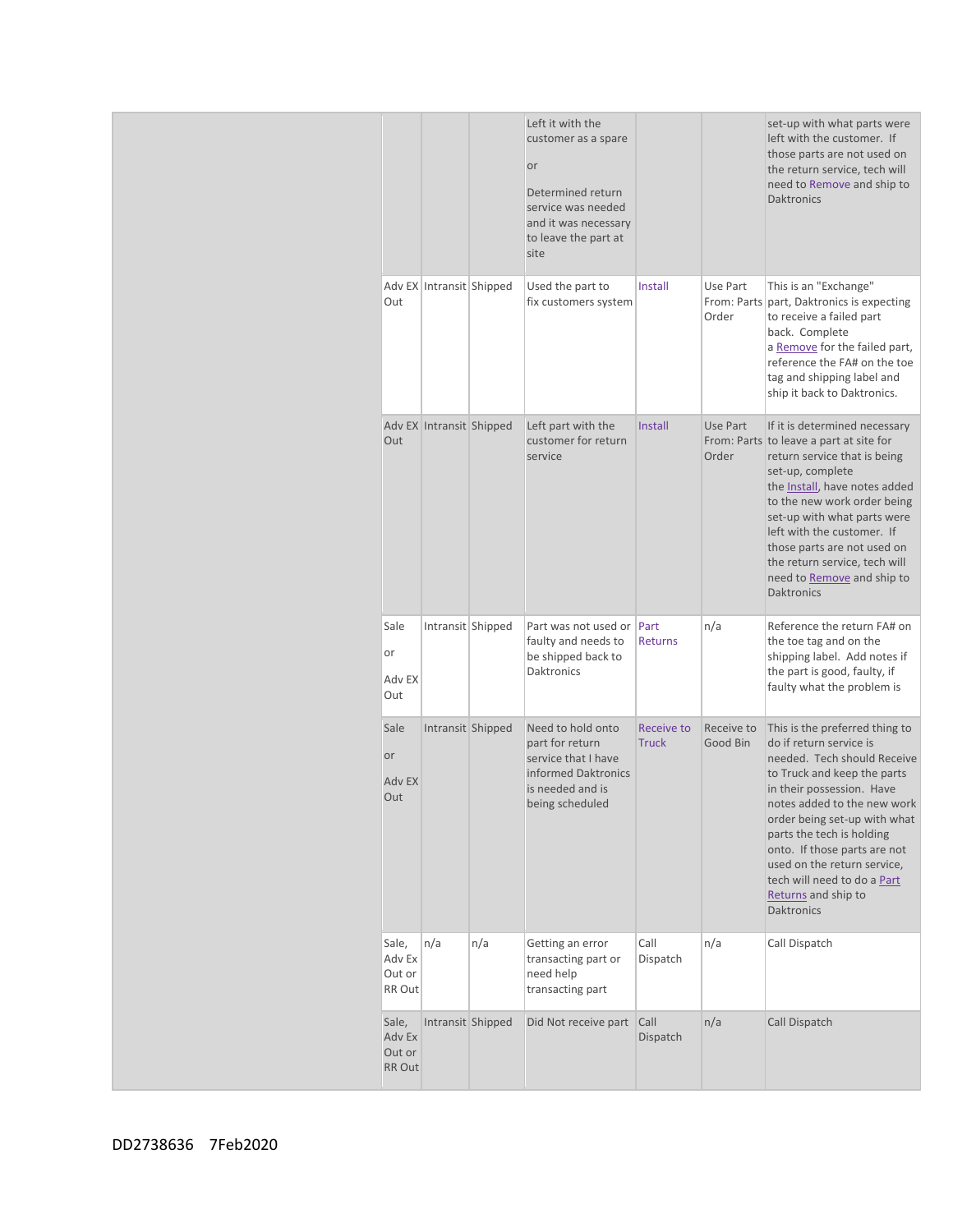|                                                                                                            |                           | RR Out Request Closed<br>Satisfied |     | Used the part to<br>fix customers system Transact<br>or<br>Left it with the<br>customer as a spare             | Do Not                            | n/a                            | Customer already owns this<br>part. NO Transaction is<br>required                                                                                                                                                                                                                                    |
|------------------------------------------------------------------------------------------------------------|---------------------------|------------------------------------|-----|----------------------------------------------------------------------------------------------------------------|-----------------------------------|--------------------------------|------------------------------------------------------------------------------------------------------------------------------------------------------------------------------------------------------------------------------------------------------------------------------------------------------|
|                                                                                                            | Sale,<br>Out or<br>RR Out | Request Closed<br>Adv Ex Satisfied |     | Part needs to be<br>shipped back to<br><b>Daktronics</b>                                                       | Remove                            | n/a                            | Part is already transacted to<br>customers site. If the part<br>needs to be returned to<br>Daktronics, do a Remove                                                                                                                                                                                   |
| Used part from Truck Inventory                                                                             | n/a                       | n/a                                | n/a | Used the part to<br>fix customers system<br>or<br>Left it with the<br>customer as a spare                      | Install                           | Use Part<br>From:<br>Inventory | If the Part# from truck<br>inventory begins with "EX,<br>this is an "Exchange"<br>part, Daktronics is expecting<br>to receive a failed part<br>back. Complete<br>a Remove for the failed part,<br>reference the FA# on the toe<br>tag and shipping label and<br>ship it back to Daktronics.          |
| Any part sent by Daktronics for this service that<br>is NOT on the Work Order or in Truck Inventory        | n/a                       | n/a                                | n/a | Used the part to<br>fix customers system Transact<br>or<br>Left it with the<br>customer as a spare             | Do Not                            | n/a                            | Part was<br>automatically transacted to<br>the customers site. NO<br>Transaction is required.                                                                                                                                                                                                        |
|                                                                                                            | n/a                       | n/a                                | n/a | Part needs to be<br>shipped back to<br><b>Daktronics</b>                                                       | Remove                            | n/a                            | Part is already transacted to<br>customers site. If the part<br>needs to be returned to<br>Daktronics, do a Remove                                                                                                                                                                                   |
| Customer owned spare part                                                                                  | n/a                       | n/a                                | n/a | Used the part to<br>fix customers system Transact                                                              | Do Not                            | n/a                            | Customer already owns this<br>part. NO Transaction is<br>required                                                                                                                                                                                                                                    |
| Part removed from customers system and it is being n/a<br>shipped back to Daktronics                       |                           | n/a                                | n/a | Shipping part<br>to Daktronics                                                                                 | Remove                            | n/a                            | Reference the return FA# on<br>the toe tag and on the<br>shipping label.                                                                                                                                                                                                                             |
| Removed 15 or more serialized parts from<br>customers system and are shipping back to<br><b>Daktronics</b> | n/a                       | n/a                                | n/a | Shipping 15 or more<br>serialzed parts from<br>same customers site<br>back to Daktronics                       | Call Service   n/a<br>Coordinator |                                | Call the Field Support Line<br>at 866-325-8425, option 3<br>and visit with a service<br>coordinator. Service<br>Coordinator will create<br>return lines. Reference<br>the PRxxxxxx-x created by<br>the Service Coordinator on<br>the toe tags and shipping<br>labels for the parts being<br>returned |
| Part removed from customers system<br>and determined that it can be disposed of locally                    | n/a                       | n/a                                | n/a | Leave part to be<br>disposed of with<br>Customer (preferred)<br>Or customer asks<br>tech to dispose of<br>part | Do Not<br>Transact                | n/a                            | If customer is asking tech to<br>dispose of part, make sure<br>that part is identified as one<br>that can be disposed of<br>locally and doesn't need to be<br>transacted. Dispose of part in                                                                                                         |